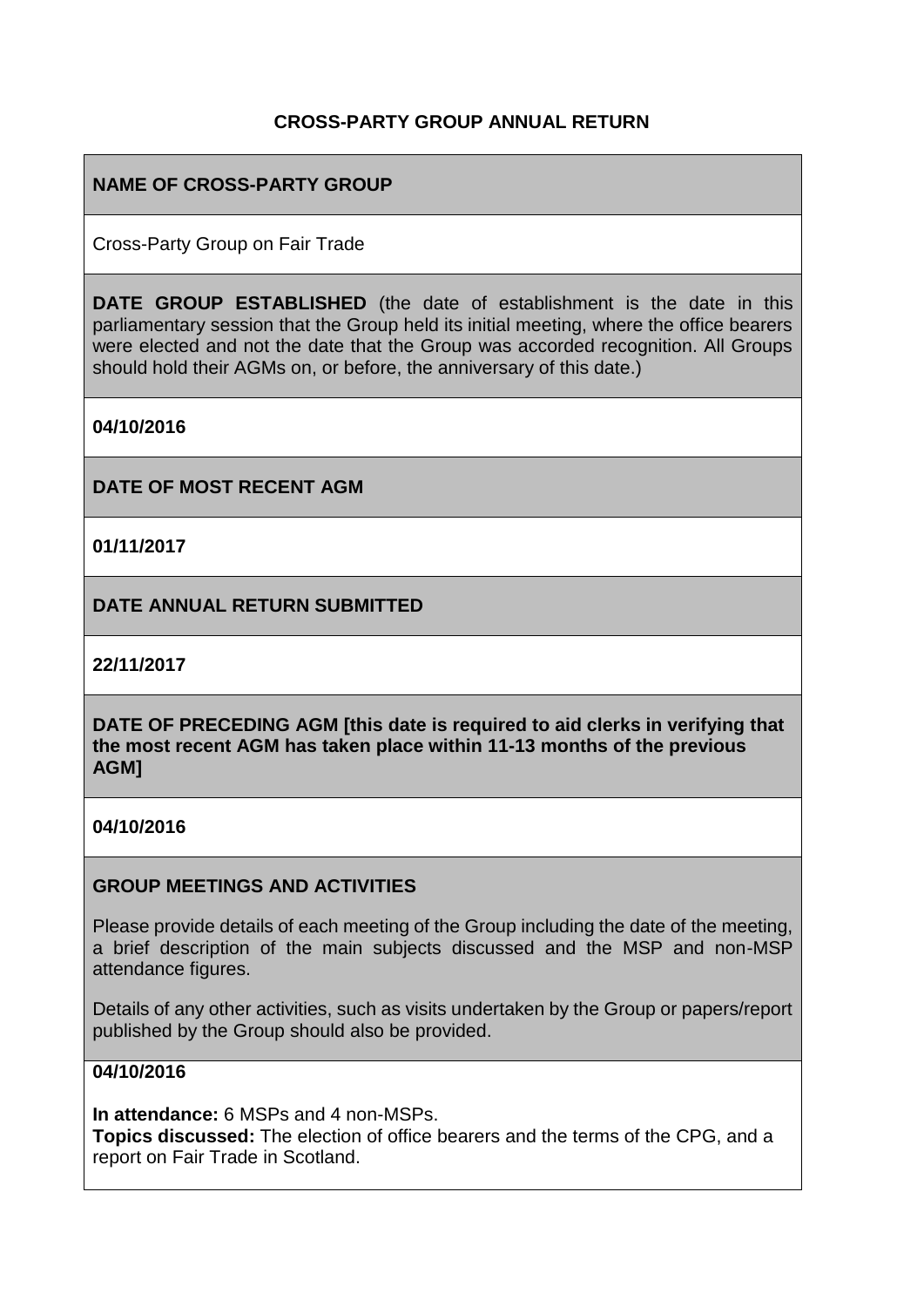# **17/01/2017**

**In attendance:** 4 MSPs, 20 non-MSPs **Topics discussed:** The Fair Trade market in Scotland and the challenges and opportunities facing Fair Trade business.

#### **17/05/2017**

**In attendance:** 2 MSPs, 17 non-MSPs **Topics discussed:** Fair Trade, schools and the curriculum, with presentations from Sally Romilly of the One World Centre and the Stonelaw High Fairtraders.

#### **01/11/2017**

**In attendance:** 3 MSPs, 8 non-MSPs **Topics discussed:** Election of office bearers, followed by a discussion on Brexit, Certification and the future of Fairtrade.

# **MSP MEMBERS OF THE GROUP**

Please provide names and party designation of all MSP members of the Group.

Claudia Beamish (Labour)

Neil Bibby (Labour)

Finlay Carson (Conservative)

Alex Cole-Hamilton (Lib Dem)

James Kelly (Labour)

Gordon Lindhurst (Conservative)

Colin Smyth (Labour)

Rhona Mackay (SNP)

Willie Coffey (SNP)

# **NON-MSP MEMBERS OF THE GROUP**

For organisational members please provide only the name of the organisation, it is not necessary to provide the name(s) of individuals who may represent the organisation at meetings of the Group.

| <b>Individuals</b> |                                                          |
|--------------------|----------------------------------------------------------|
| Organisations      | Scottish Fair Trade Forum<br><b>Scotmid Co-operative</b> |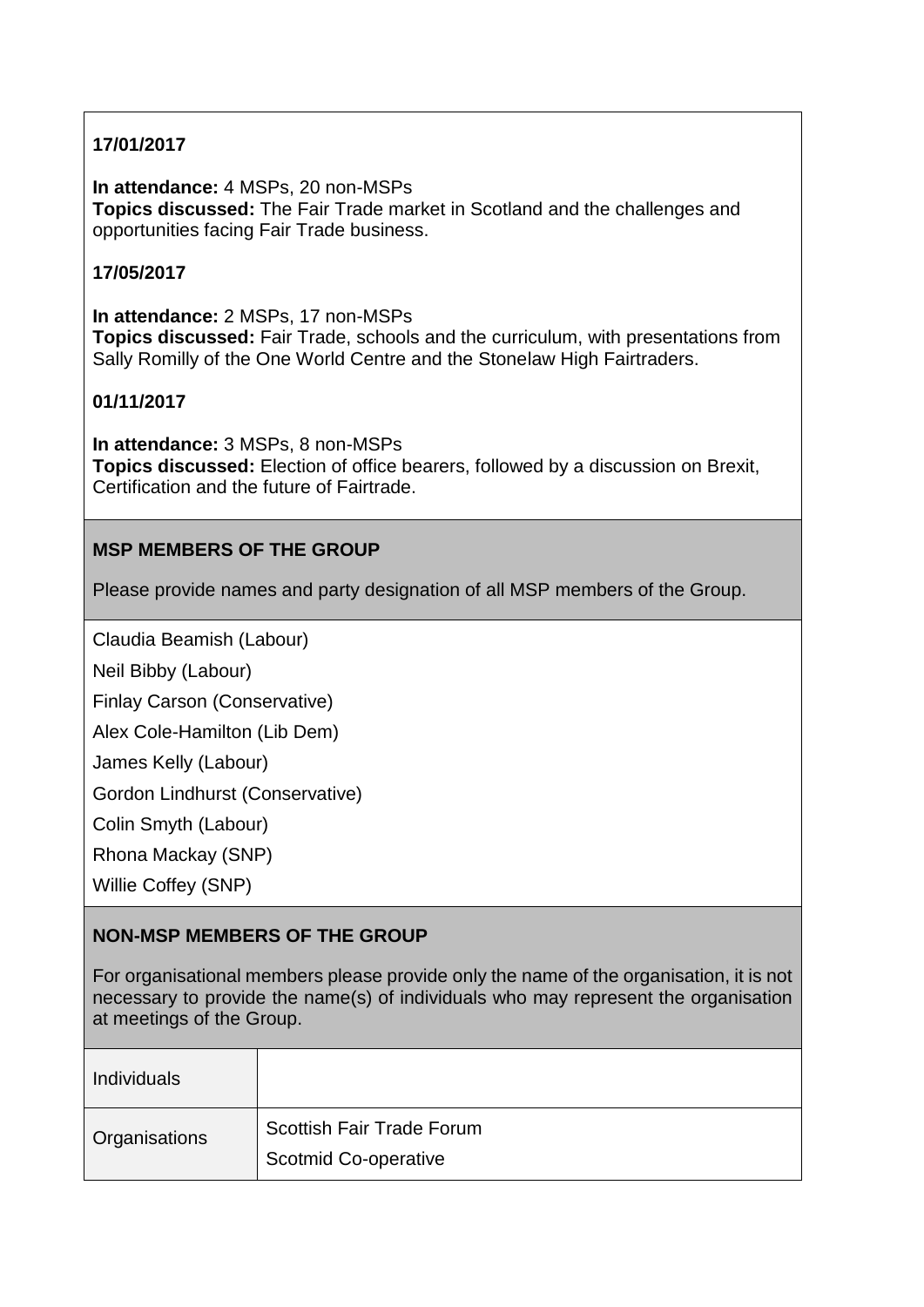| <b>Dumfries Fair Trade Group</b>            |
|---------------------------------------------|
| Hadeel/Palcrafts                            |
| City of Edinburgh Fair Trade Group          |
| University of Edinburgh                     |
| Livingston Fair Trade Group                 |
| Co-operative Party                          |
| <b>British Medical Association Scotland</b> |
| Equal Exchange                              |
| Co-operative Education Trust Scotland       |
| Melrose and District Fair Trade Group       |
| <b>Bala Sport</b>                           |
| Perth and Kinross Fair Trade Group          |
| Silver Stag of Scotland                     |
| Queensferry Fair Trade Group                |

# **GROUP OFFICE BEARERS**

Please provide names for all office bearers. The minimum requirement is that two of the office bearers are MSPs and one of these is Convener – beyond this it is a matter for the Group to decide upon the office bearers it wishes to have. It is permissible to have more than one individual elected to each office, for example, co-conveners or multiple deputy conveners.

| Convener               | Colin Smyth MSP                          |
|------------------------|------------------------------------------|
| <b>Deputy Convener</b> | <b>Gordon Lindhurst MSP</b>              |
| Secretary              | Martin Rhodes, Scottish Fair Trade Forum |
| <b>Treasurer</b>       | <b>None</b>                              |

# **FINANCIAL BENEFITS OR OTHER BENEFITS RECEIVED BY THE GROUP**

Please provide details of any financial or material benefit(s) received from a single source in a calendar year which has a value, either singly or cumulatively, of more than £500. This includes donations, gifts, hospitality or visits and material assistance such as secretariat support.

Details of material support should include the name of the individual providing support, the value of this support over the year, an estimate of the time spent providing this